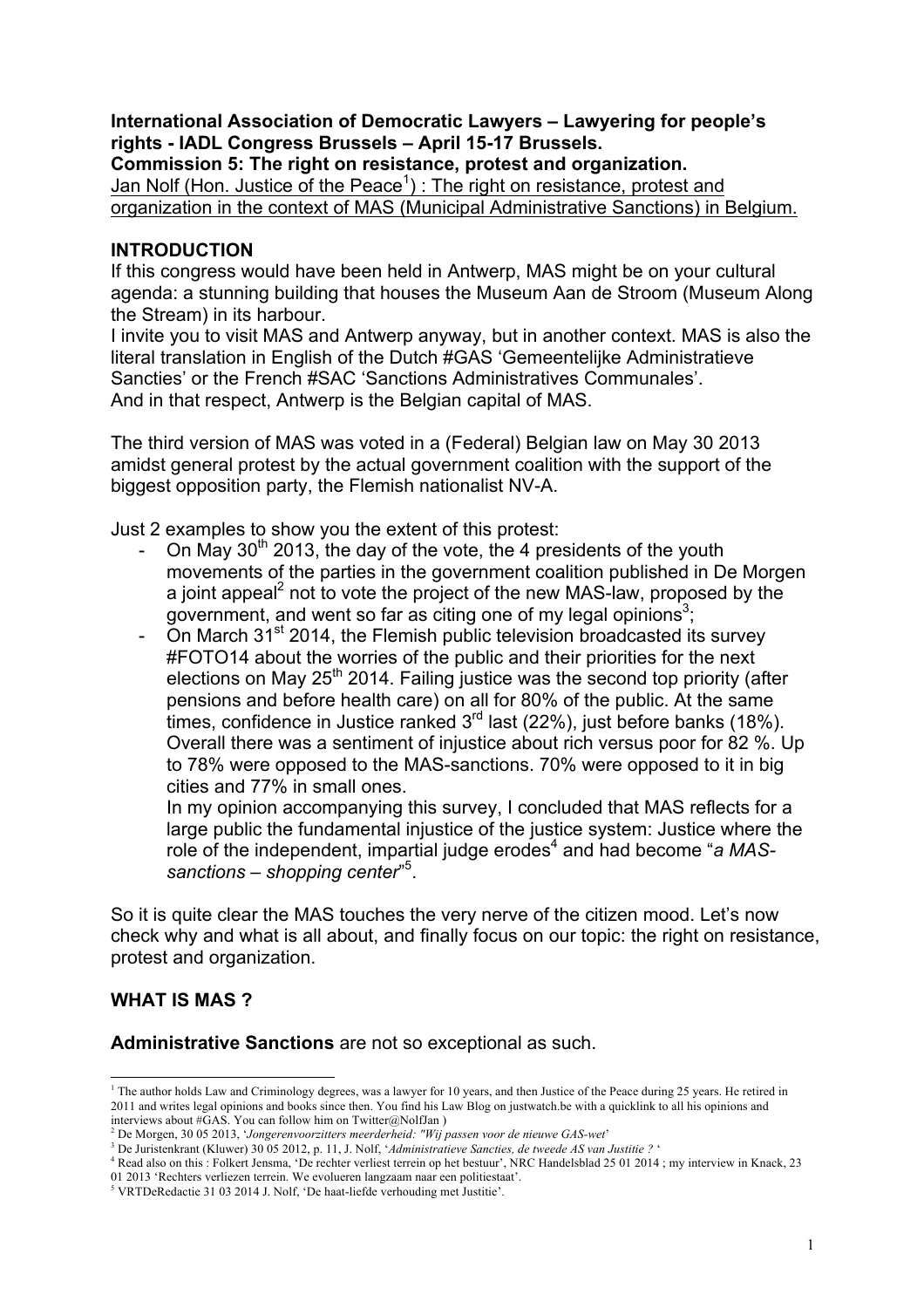They exist worldwide in specific sectors to regulate daily processing, foremost in specialised contexts as media $^6$ , transport<sup>7</sup>, environment<sup>8</sup>, and yes, Stock Exchange and banking. As I like to repeat, the last one is not a very assuring example. In Belgium this is organized by the  $FSMA<sup>9</sup>$ , the Financial Services and Markets Authority. One of Belgium's top economical opinion makers, Ivan Van de Cloot of Itinera Institute, cried out his anger about how FSMA failed to protect the clients of Dexia, losing tens of thousand million  $\varepsilon^{10}$ . That was even before the press discovered its reappointed boss, Jean-Paul Servais, received an illegal salary, which the government finally sliced down with 30%, ending at €290.000, but after the Rekenhof (Belgian Court of Audit) declared that the director "*was no help in any way in detecting (banking) risks, nor in noticing, nor in punishing negligences*" 11.

The Romans used gooses to guard the Capitol, they were so wise as not to use foxes to quard their chickenhouses ...

I described<sup>12</sup> those Administrative Sanctions, discussed in secretive pseudo-courts, with always the same lawyers in general as a form of 'bling-bling-justice'<sup>13</sup>, or as a technique of pushing the judge aside. It sure becomes an infringement on basic democratic rights when applied on average citizens.

**Municipal administrative sanctions** indeed elevate the problem on an even larger demographic scale, but discriminating the more.

First of all, there is the endless scope of sanctioning. For any thinkable – or unthinkable – silly fact, anyone can be fined by his/her local city administration. Together with the editor in chief of Knack.be I published the TOP100 of most absurd MAS in Belgium<sup>14</sup>. The examples vary from throwing snowballs, sitting on the wrong bench, or wrongly on a bench, to throwing a cherry nut. Finally, this is hardly funny. It illustrates what i called the mysophobia of conservative Flanders: the neurotic obsessive-compulsive disorder to clean<sup>15</sup> our streets and parks from all spontaneous behaviour. Although "some amount of chaos is human" I wrote<sup>16</sup>, and "even healthy" may I add.

However, there is much more. Zero-tolerance is about the best concealed technique of discrimination in security management as it pretends to strike at everyone at the same time in a given area but always hits selected populations. The same it goes with GAS, as the rules are designed to focus on young people and applied in that logic. The technique of VIP (Very Irritating Police) and the open demand of some

 $6$  The Twitter – ban in Turkey, was originally a administrative order.

 $^7$  In Oceanic Steam Navigation Co. V. Stranahan, 214 U.S. 320 (1909) the US Supreme Court already recognized it was commonplace for agencies tot exercise judicial type powers in imposing appropriate monetary penalties and enforcing such penalties.

 $8$  One of the earliest examples might be the French Basic Marine Fisheries Law of 1852, providing in addition to criminal sanctions, the power of the State representative in the region to suspend fishing licences.

<sup>9</sup> Text of its internet page : *« the successor to the CBFA, gains a more robust role in the supervision of the rules of conduct applicable to financial institutions, in view of ensuring that all clients are treated honestly, fairly and professionally"*.

<sup>10</sup> Knack, 02 03 2013 *'Herbenoeming topman financiële waakhond is slag in het gezicht'.*

<sup>11</sup> Knack 07 10 2013 *'Topman FSMA Jean-Paul Servais levert 30 procent loon in'.*

<sup>12</sup> De Juristenkrant (Kluwer) 30 05 2012, p. 11, J. Nolf, '*Administratieve Sancties, de tweede AS van Justitie ?*

<sup>&</sup>lt;sup>13</sup> Refering to the Sarkozy style and technique of settling the Tapie – Adidas claim in illegal arbitration with the agreement of then minister Lagarde : see my opinions LeVif/L'Express 29 10 2012 *'Christine Lagarde, docteur doloris causa'* ; Knack 02 11 2012 *'De kers op de fraudetaart'*.

<sup>&</sup>lt;sup>14</sup> Knack 22 12 2013 'Top 100 van de GAS-boetes, een klucht zonder weerga » : LeVif/L'Express '23 12 2013 'Le top 25 des SAC les plus absurdes'.

<sup>&</sup>lt;sup>15</sup> Remember the « Kärcher » of Sarkozy.

<sup>&</sup>lt;sup>16</sup> Interview Kerk & Leven J. Nolf & L. De Weerdt, 02 02 2014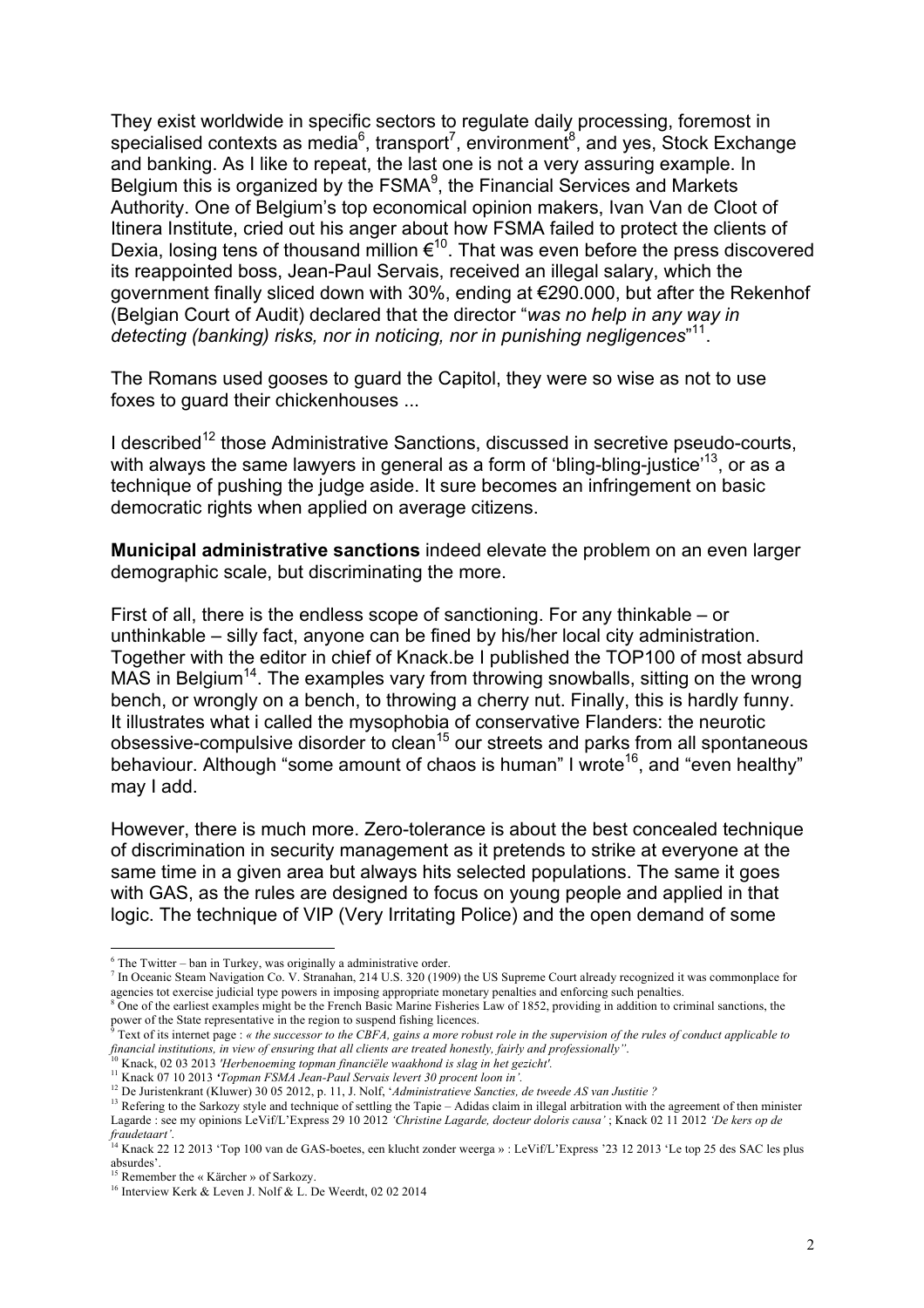police officers for the Mosquito device against 'hanging-around-youngsters' reads as a confession of anti-pedagogic and conflictual tactics by authorities themselves.

# **HOW DOES MAS WORK: THE LEGAL ESSENTIALS**

Only despots rely on fear and anyway, all concentration of power will once be misused, is the essence of **Montesquieu**'s teachings. This aspect seems to me the essential shortcoming of the MAS-system. Precisely because of anti-democratic fundamentals are part of its DNA, MAS-sanctions will corrupt the best of policies even with the best of politicians and the best of their intentions.

I will start however by admitting that finally the law of 2013 forbade the same city administrator could report behavior subject to MAS and also pronounce the MAS-fine itself. As we are now about 250 years – a quarter of a millennium after the death of the author of 'L'Esprit des Lois' is almost funny this change is seen by the MASdefenders as a giant step towards a local respect of the Trias Politica<sup>17</sup>.

# **The essence of the MAS-system is still that a local administrator and not an independent judge fines citizens with sanctions that are penal sanctions in the terms of art. 6 ECHR.**

When the Commission for the Interior of the Chamber of Representatives asked for written advice, I was not the only one making the point "*that elementary principles of the rule of law can not any more be explained to the young generation, confronted with #MAS. This turns out to be anti-pedagogic for our your young and vulnerable citizens. Those are the seeds of cynism, frustration and revolt"<sup>18</sup>*.

The same position was held by the **Children's Rights Commissioners** Bruno Van Obbergen<sup>19</sup> and Bernard De Vos<sup>20</sup>, and many academics, specialised in law and criminology, as **LINC** that devotes an academic web page to the subject<sup>21</sup>. Only later, I discovered **all Attorney-Generals of Belgium** had made unanimously, exactly the same point, and I was glad to publish it their well hidden advice<sup>22</sup>.

It is very remarkable that the Government pushed the new MAS-law through Parliament in the urgency-procedure, which limited the advice of the **Council of State** to formalities. However, the failure of the Government's legal project in guaranteeing a minimum of independence to the MAS-sanctioning city official was so flagrant the Council of State pointed at this blatant lack $^{23}$ .

<sup>17</sup> As even in the note of the Legal Service to the Mayor of Ghent of 13 03 2014, p. 2. <sup>18</sup> My report on demand of the Commission, 15 04 2013, p. 5, on line on justwatch.be, click GAS.

<sup>&</sup>lt;sup>19</sup> The Office of the Children's Rights Commissioner was created by Flemish Parliament Act. The Children's Rights Commissioner is appointed by the Flemish Parliament. Within the limits of his powers, the Children's Rights Commissioner does not receive instructions from any public authority. The Children's Rights Commissioner is entirely independent in the exercise of his functions. The Office of the Children's Rights Commissioner reports on its work through an annual report submitted to the Flemish Parliament. <sup>20</sup> Idem for the French speaking part of Belgium, in relation to the other regional Parliaments.

<sup>&</sup>lt;sup>21</sup> LINC stands for Leuvens INstituut voor Criminologie, of the Faculty of Law of the Leuven University. On the web page 'De facultait en GAS' you find their outstanding publications of professors D. Cops, S. Pleysier e.a.

 $^{22}$  Knack 17 01 2014, J. Nolf, 'De mysterieuze verdwijning van vernietigende adviezen van de justitietop over de wet op GAS-boetes'. Also published then in De Morgen, Het Laatste Nieuws, and 18 01 2014 in De Standaard 'Negatief advies over GAS-wet werd nooit behandeld', and frontpage Gazet van Antwerpen 'GAS-boetes nog eens onder vuur'.

<sup>23</sup> Advice Council of State 28 01 2013, Chamber of Representatives, DOC 53 2712/001, p. 54 : *« L'indépendance dépendant des garanties aménagées et des conditions dans lesquelles la mission à accomplir est exercée, l'avant-projet doit mieux préciser en quoi consiste l'indépendance du fonctionnaire sanctionnateur »*.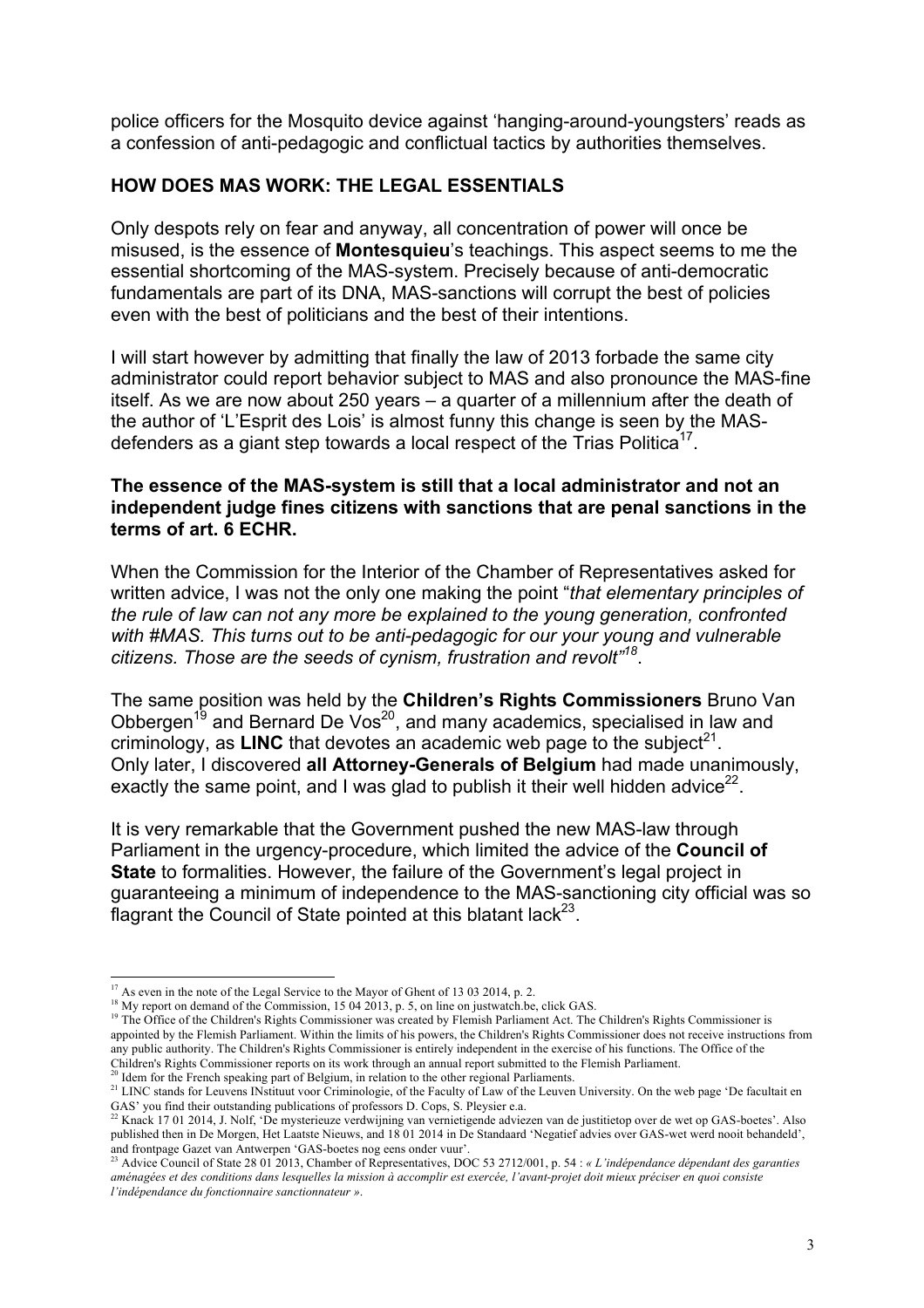The Government turned a blind eye to this advice and no amendments to repair this essential deficiency were accepted $^{24}$ . Finally the new MAS-law does not even directly mention the independence of the MAS-sanctioning city official: it merely refers<sup>25</sup> to the criteria on qualifications and independence, to be defined by a Royal Decree<sup>26</sup>.

When that **Royal Decree** was finally published, it failed to organize any minimum of a statute for the city official concerned, merely mentioning the word 'independence"<sup>27</sup>. This hardly can be assuring, as art. 6 allowed the earlier appointed MAS-sanctioning officials to operate further, with the only obligation of participating in a legal training of a ridicule 20 hours, and are even exempted of any examination on it...

I may add many of them needed a more profound legal upgrade. Indeed, in my report to the Commission of the Interior of the Chamber I indicated incomprehensible errors and systematic negation of elementary rights of defense by MAS-city-officials.

One of the most flagrant abuses concerned thousands of MAS-fines, decided by officials who were not even entitled to do so, because they were part of **inter-cityagreements** that in the best of any legal hypothesis were only allowed since October  $3<sup>rd</sup>$  2013<sup>28</sup>. But no jurisprudence could halt them: the "independent" city officials did not listen for the very simple reason their mayors did not want to, even not after the strongest warnings of the very official (and pro-MAS) VVSG, the Flemish Union of Cities and Municipalities $^{29}$ .

# **Of course, after being fined by this "independent' #MAS-sanctioning city official, you may want to try your case in a real court.**

Not so simple. Although this concerns penal sanctions, it is legally designed as a civil procedure (although in the Police Court, but the Civil, and not the Penal Chambers of it), where the papers of procedure build a huge barrier only 1 out of 1000 plaintiffs even try to pass<sup>30</sup>. This procedure is inaptly called an "appeal" although it is the first glance at the case by an independent judge.

If citizens do not succeed, they have to pay on the top of the MAS-fine the costs of the city lawyer à €1.320 (legal forfait)<sup>31</sup> on top of the costs à €40 they already had to pay at the Police Court to get the case notified.

As Latin seems to become the new Flemish language in justice, let's call this '**timor litis**': scare people the guts out of their rights. It will learn them never to dare to court again...

# **SO, AS WE COULD PREDICT FROM THE LEGAL DNA OF #MAS, THE PROOF IS ALREADY IN THE PUDDING: THE RIGHTS OF RESISTANCE, PROTEST, AND ORGANISATION ARE IN CRITICAL DANGER**

<sup>&</sup>lt;sup>24</sup> Chamber of Representatives, Report DOC 53 2471/006, p. 60-62, mentioning remarks by Koenraad Degroote (N-VA) Eva Brems and Zoé Genot (Ecolo-Groen).

<sup>&</sup>lt;sup>25</sup> Law of 24 06 2013, BS 01 07 2013, art. 6, §2.

<sup>&</sup>lt;sup>26</sup> De facto decided and (co-)signed by the Minister of the Interior, thus the Executive Branch and not Parliament.<br><sup>27</sup> KB 21 12 2013, BS 27 12 2013, art. 4 : *»le fonctionnaire sanctionnateur exerce en toute indépendan* 

<sup>&</sup>lt;sup>28</sup> As I pointed out in my legal opinion in De Juristenkrant 26 02 2014 '*Het probleem is GAS, maar soms ook de ambtenaren*', see also Knack 26 02 2014 *'Duizenden GAS-boetes illegaal uitgeschreven'* ; Knack interview on the same problem 22 10 2012, following jurisprudence on that matter.

In the VVSG advice of March 22, 2013, mentioned in my legal opinion in note 18. It may be noted for the record even the president of the VVSG, mayor of the city of Roeselare, did not even heed the advice of his own union.

<sup>30</sup> Interview De Morgen 28 10 2013.

<sup>31</sup> Knack 26 10 2013 J. Nolf, '3 redenen om tegen GAS te blijven'.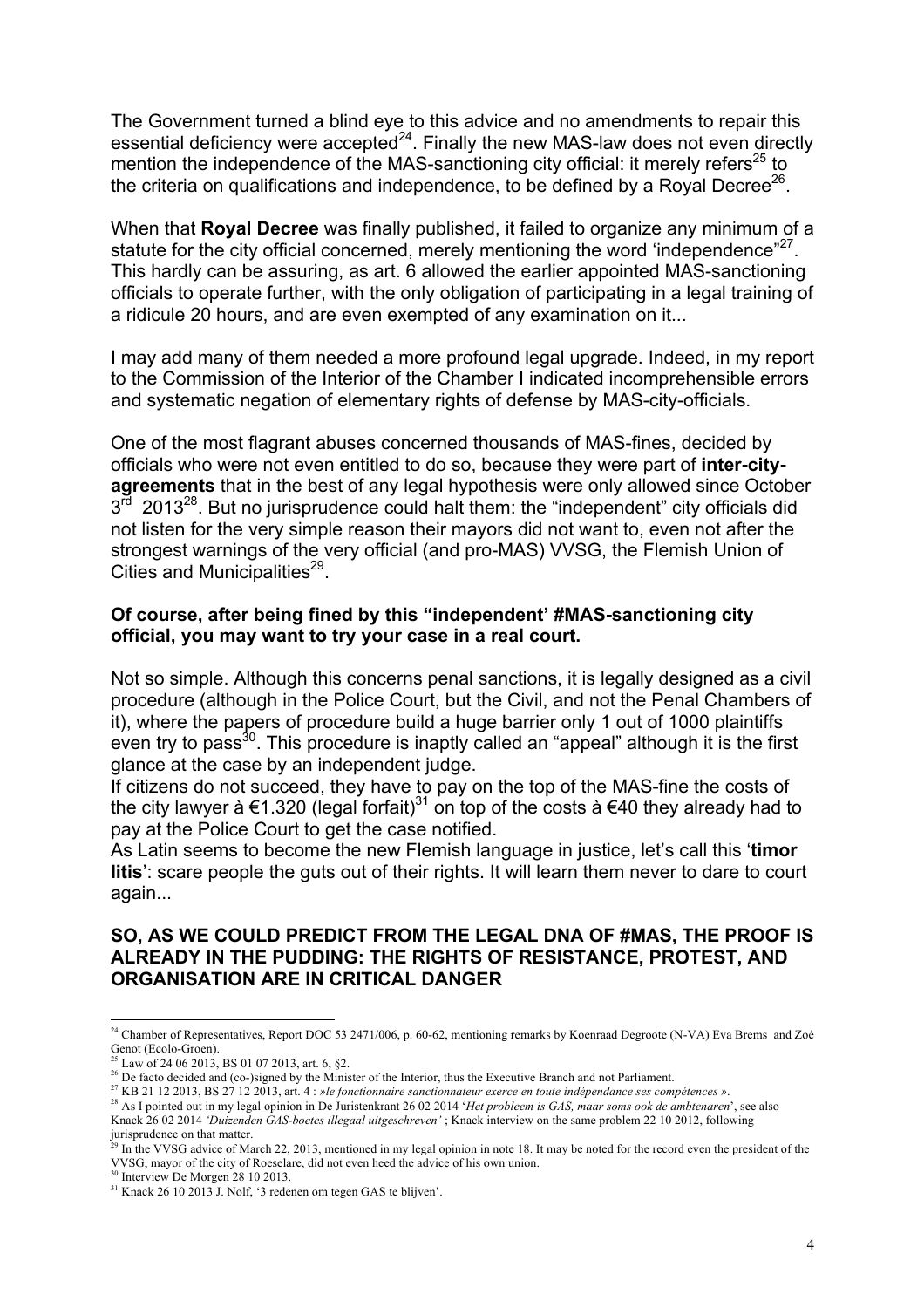When the system does not stand up to the test of the Rule of Law, abuse, arbitrairness and discrimination is the inevitable consequence. In this logic, I will end with 10 recent examples in Belgium.

**(1) 24 10 2011** Action of '**Geneeskunde voor het volk'** (Medical Care for the people) refused by Mayor of **Antwerp** (contrary to earlier years) and moved into a café, but still fined with MAS (first €150, later reduced to €75) on 04 05 2012. Acquittal by Police Court Antwerp on 19 03 2013.

**(2) 15 04 2012** MAS-fines for Palestine protester at **Brussels Airport** declared illegal by Police Court Vilvoorde-Zaventem on 05 09 2013<sup>32</sup>.

**(3) 21 07 2012** Flemish activists with Flemish flag on Belgian National holiday, fined with GAS by the City Secretary of **Brussels** (also MAS-offcial) but acquitted by the Brussels Police Court on 07 01 2014<sup>33</sup>.

**(4) 25 09 2012 Antwerp** police finds on the street a booklet of the student organization UNIFAC at one km distance of the university campus. The student organization is fines with MAS. During the procedure in "appeal" before the Police Court, the fine is annulled to save the city a negative judgment in public. The organization was invited mid november 2013 by mayor Bart De Wever for 'a talk' on condition of secrecy to the press.

**(5) 31 10 2012** Still pending in Police Court Genk (scheduled for Mav 12<sup>th</sup> 2014): PVDA action for **FORD Genk**<sup>34</sup>. At the KULeuven MAS-Congress on November 28<sup>th</sup> 2013, the mayor defended his position (or the one of his independent MASsanctioning city official) by explaining flyers of the PVDA-activists were not so much about the FORD-Genk social problems but about recruiting for their union cause. How criminal this might be...

**(6) 27 05 2013 Antwerp, Monsanto protest.** Just a quote of my Law Blog<sup>35</sup> of that day: "*It was only arriving at the Groenplaats that other police cars closed in and a police zone appeared to have been organized to trap the remaining participants. Women with children and wheelchaired patients were allowed to leave. 80 others were arrested, transported to police headquarters and confined in cells to be charged with a #GAS sanction, to be defined by the #GAS official of the city (between €50 - €250 now). On agent excused himself with the comment: "we are only the puppets on strings held high above us". I wondered on Twitter how long ago it was that such an overkill capacity of police officers was mobilized to attack tax fraud in Antwerp, where the diamond sector is at the heart of a long series of gigantic financial scandals"*.

But, no worries: the media scandal went so loud that after written questions in the City Council by PVDA $^{36}$  finally the fines were reconsidered $^{37}$ : just the intimidation of police power will remain. How media and politics help the #MAS-sanctioning official arriving at the right conclusion...

 <sup>32</sup> Knack 10 09 2013 J. Nolf, 'Trein der traagheid waarmee rechtspraak gepubliceerd raakt, remt vernieuwing'.

<sup>33</sup> Knack 11 01 2014 J. Nolf, *'GAS-boete voor wie Vlaamse vlag ontplooit'*.

<sup>34</sup> Het Nieuwsblad, 15 12 2012 '*GAS-boete voor PVDA-militanten die flyers uitdelen'*.

<sup>&</sup>lt;sup>35</sup> Check Law Blog justwatch.be 27 05 2013 'Mosanto protesters fined with #GAS'. View also the You Tubes of police action then. <sup>36</sup> By Peter Mertens (PVDA) on 27 09 2013; the cabinet of mayor Bart De Wever (N-VA) informed no sanction would be applied on 04 10 2013.

<sup>37</sup> Knack 09 11 2013 J. Nolf, *'Kille intimidaties illustreren echte bedoeling van GAS-boetes'.*